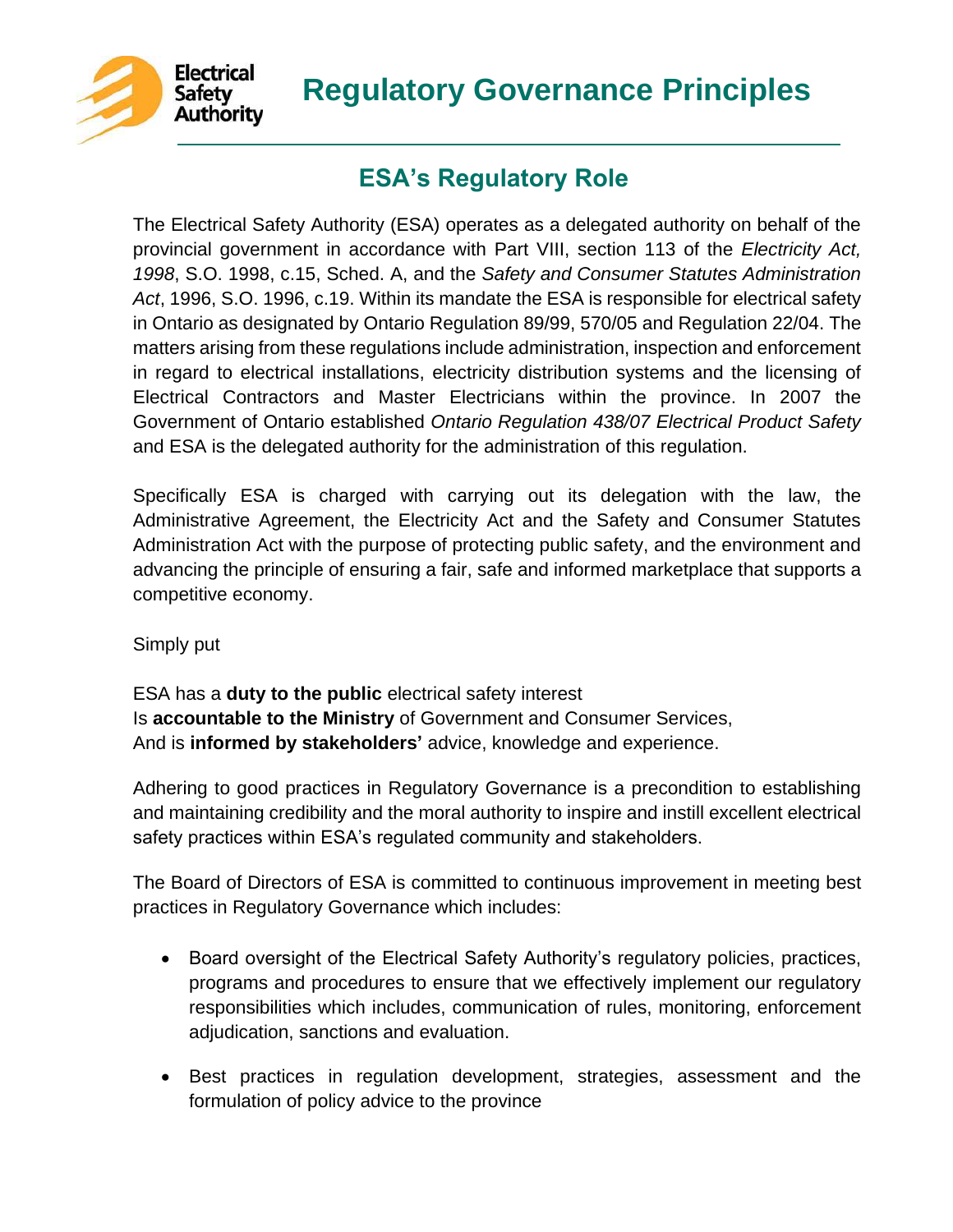In fulfillment of this commitment we aspire towards the following principles. Each of the principles is described more fully below.

### **Approach to Regulation**

- Regulatory Policy and Advice
- Innovation
- Internationally Informed
- Continuous Improvement

#### **Framework for Regulation**

- Outcome Based Regulatory Impact
- Minimize Duplication
- Proportionality
- Risk Management Approaches
- Supporting electrical safety within a fair and competitive market

#### **Stakeholder Engagement in Regulation**

- Stakeholder Engagement
- Clarity and Accessibility
- Transparency and Communication

### **Approach to Administering Regulation**

- Capacity and Capability
- Fairness
- Independence
- Administrative justice and accountability

## **Approach to Regulation**

#### *Regulatory Policy and Advice*

ESA recognizes the role of the Province in establishing the electrical safety policy that is reflected in legislation and regulations established by the provincial government.

The Board is committed to its obligation under the Safety and Consumer Statutes Administration Act to suggest to the Minister amendments to Acts and regulations and to inform and advise the Minister with respect to matters that are of an urgent or critical nature.

As subject matter experts in Electrical Safety, ESA will maintain awareness of best practices in electrical safety management, technology, codes and standards, education and awareness, research, safety and regulatory approaches within Canada, North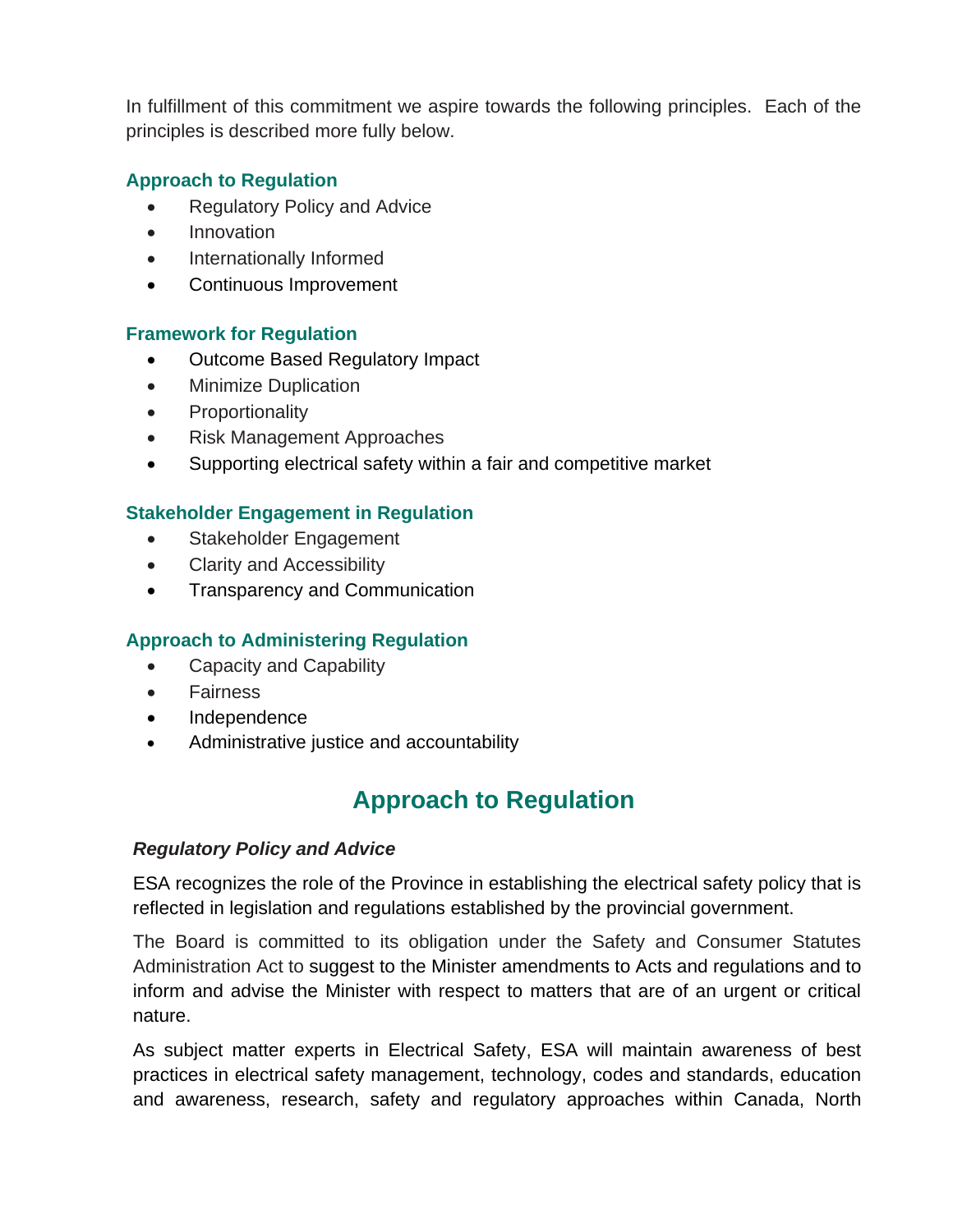America and internationally assimilating this information to provide relevant policy advice to the Government.

We will strive to create conditions where ESA's Board and Executives have the capacity to listen, understand and communicate: to see, hear and speak the risk.

We will seek a relationship with government, our employees and stakeholders that foster the ability and willingness to inform senior decision-makers of anticipated electrical safety harms which require engagement at the executive, bureaucratic or political levels ("speak truth to power").

We will also strive to be informed about broader government policy and to be reflective of this policy.

#### *Innovation*

ESA is committed to innovation in safety management and regulatory practice. Regulation will be recommended as the policy instrument of choice when it is demonstrated that government intervention is warranted and other options fail to demonstrate an ability to address the issue.

We will strive to explore the use of alternatives to direct regulation to address safety harms, through non-regulatory options, market-based approaches or "partnerships" or stakeholder cooperation. When regulation is recommended, it will be designed to produce maximum effectiveness while minimizing to the extent possible negative impacts on stakeholders.

#### *Internationally Informed*

We seek a regulatory system that is nationally and internationally informed, forward looking and as anticipatory as possible. Our recommendations and decisions will reflect a broader national and international perspective.

We also believe in contributing to electrical safety improvement beyond Ontario through sharing and participation at the national and international level.

### *Continuous Improvement*

We recognize that needs and conditions change over time. We are committed to establishing review processes to ensure that regulation and ESA's implementation are meeting the intended harm reduction objectives, and ensure they remain in the public interest.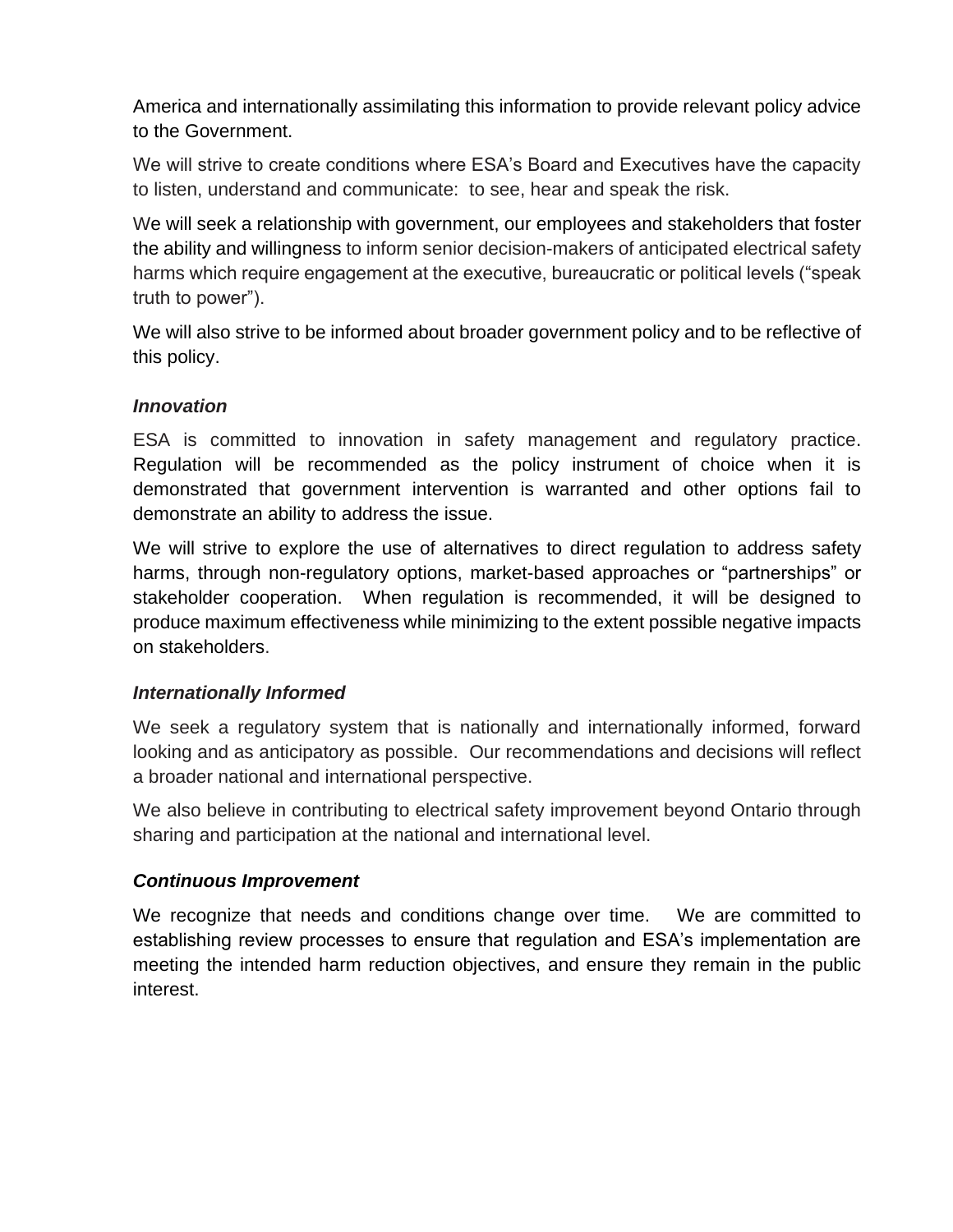## **Framework for Regulation**

#### *Outcome Based Regulatory Impact*

ESA is committed to outcome based assessment and measurement of its regulatory impact. When developing and proposing new regulation we are committed to applying best practices in Regulatory Impact Analysis to ensure the most efficient and effective regulatory options are chosen. We recognize that design of regulations needs to focus on the outcomes, making them results based and this should be reflected in the performance measures chosen.

#### *Minimize Duplication*

Duplication or overlap of regulatory programs can cause excessive burden on people and organizations and ESA is committed to minimizing duplication.

Where there are complimentary regulations or roles ESA is committed to working with other regulators to establish formal mechanisms for collaborative partnerships, interagency coordination among regulatory bodies, and clear accountability for decision making in areas of overlap.

## *Proportionality*

ESA is committed to ensuring that the regulatory system is performance-oriented, efficient and effective, and strives for timely decision-making and implementation. We strive for proportionality between benefits and costs of regulating.

The proportionality principle will also guide the implementation regulation. We believe that most people and organizations within the regulated community are committed to ensuring electrical safety and acting or trying to act in accordance with the requirements. In these situations our approach as a regulator can include partnerships to promote and share best practices, activities to facilitate and ease the administrative aspects of compliance and fostering training, education and awareness to help those who want to comply. We also recognize that a smaller segment within the regulated community will choose not comply. In these cases ESA is committed to a proportional response that includes the use of appropriate compliance and enforcement tools and authorities.

### *Risk Management Approaches*

ESA is committed to adopting best practice risk management principles when developing strategies and regulations to address electrical safety harms and implementation of our current regulatory responsibilities. Risk management approaches have been designed with the importance of scope and timing horizons in mind and strive to be comprehensive by incorporating a systems perspective and life cycle analysis.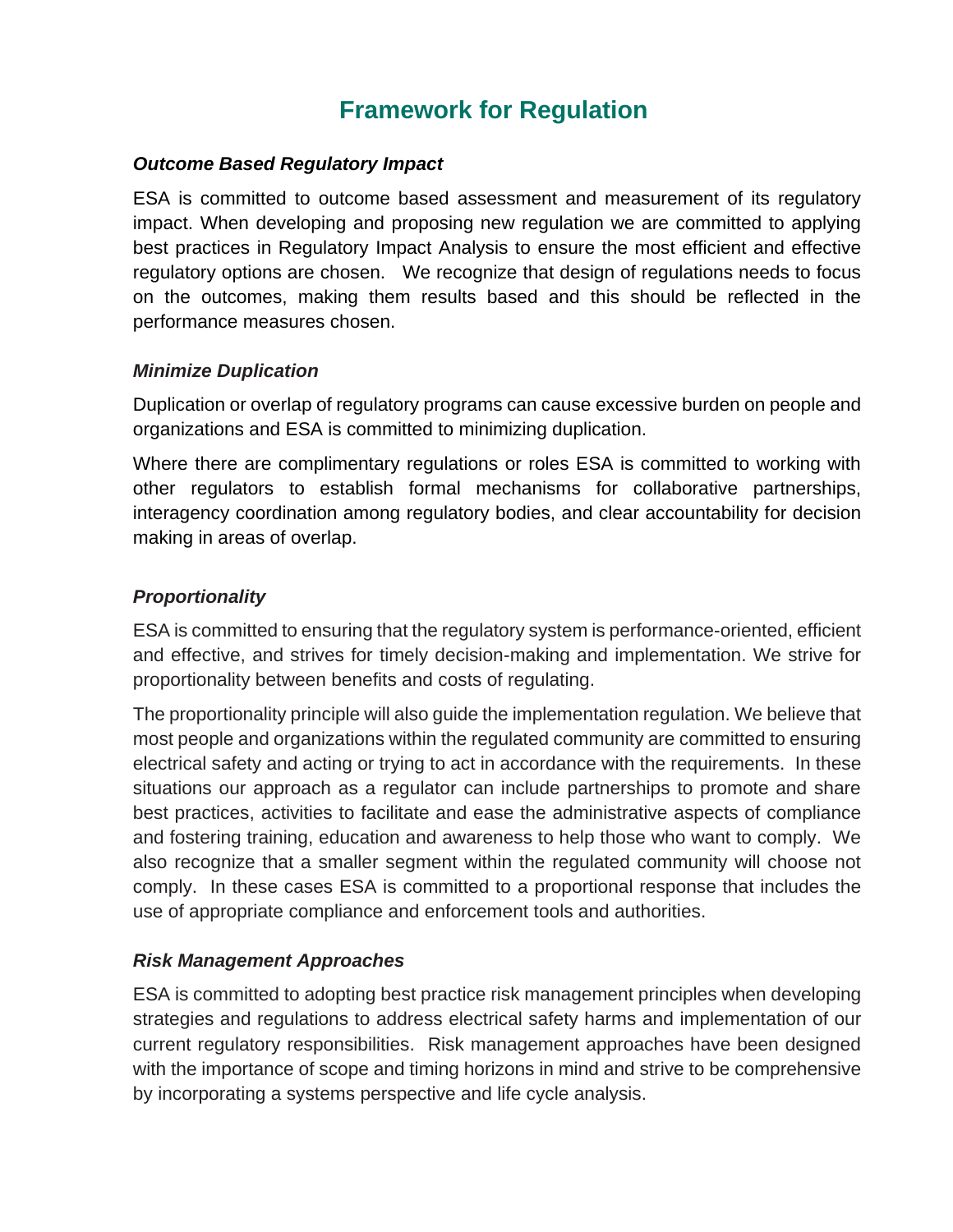### *Supporting Electrical Safety Within a Fair and Competitive Market*

ESA is committed first and foremost to ensuring the protection of Ontarian's from electrical safety harms. However we recognize that there are numerous choices available when recommending and administering regulations and we will strive to do so in a way that provides the greatest public benefit, but does not impose unnecessary or unreasonable burden on a fair and competitive market within the province, nationally and internationally.

## **Stakeholder Engagement in Regulation**

### *Stakeholder Engagement*

ESA is committed to a regulatory process that is transparent and engages stakeholders appropriately and is informed by stakeholder views. We are committed to seeking and listening to the views of all stakeholders to obtain a balanced perspective that helps guide the consideration, development and implementation of regulation.

### *Transparency and Communication*

Those subject to regulation must be aware of the regulation and understand what is required of them. ESA is committed to being accountable and transparent about its standards, processes and decisions and will strive to communicate this information to the regulated community and other stakeholders.

#### *Clarity and Accessibility*

Regulation is most effective if the regulated community understand its purpose and how they can comply. We will strive towards a regulatory function that is clear in its role, objectives and its legal and policy authorities.

ESA will provide a range of plain language complimentary materials (brochures, bulletins, guidelines, websites) and make these accessible to the public, the regulated community and anyone else who is interested.

## **Approach to Administering Regulation**

### **Capacity and Capability**

ESA's Board is committed to ensuring that ESA has the capacity and capability to fulfill its regulatory responsibilities and that it has the budget, facilities and people needed to do the job of evidence-based regulatory decision-making.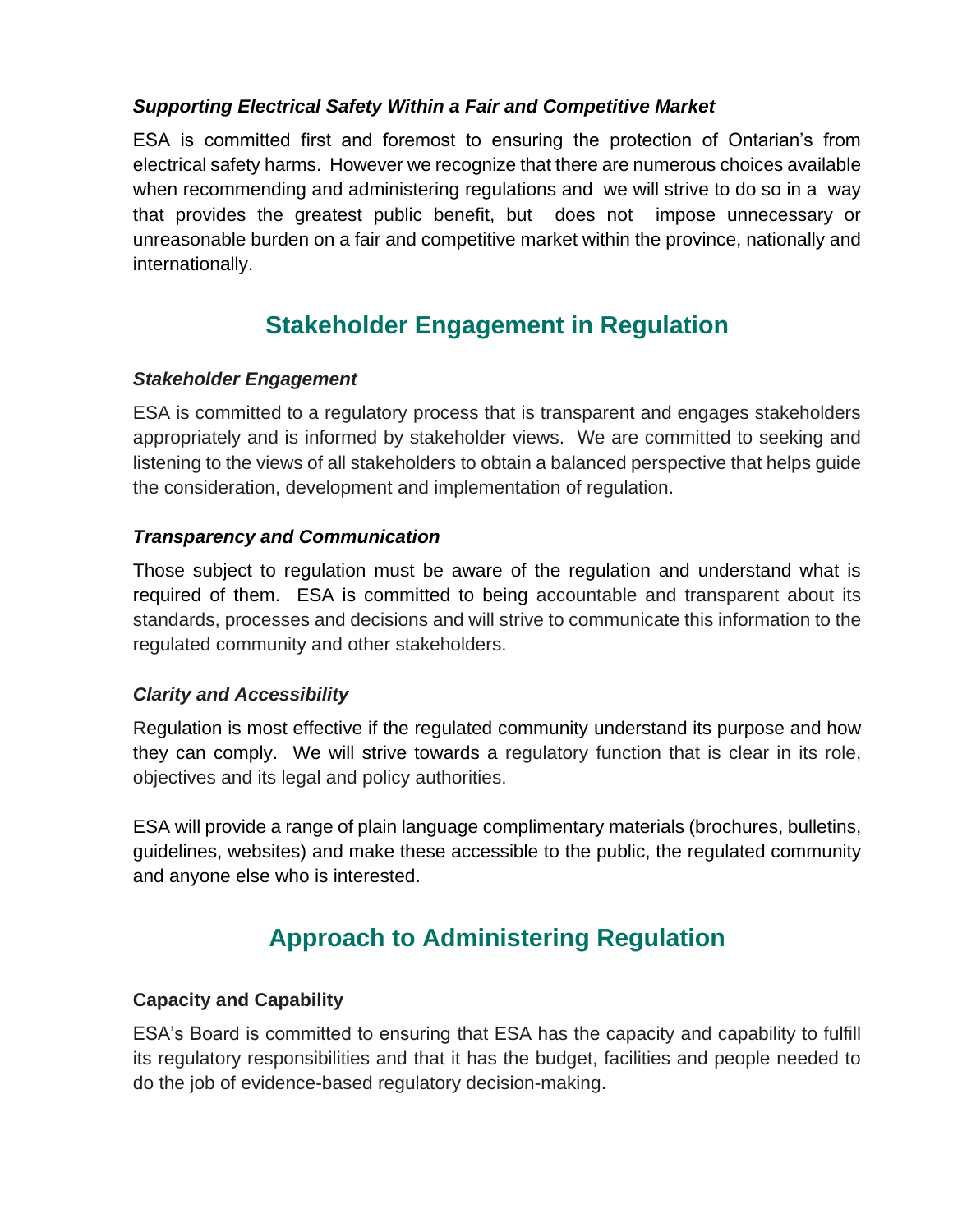## *Fairness*

We are committed to ensuring that regulatory standards and processes are reasonably consistent and predictable. Flexibility may be needed when new situations arise which are not specifically addressed by regulation (outlier information, new technology). In these cases, we will strive for consistency in the application of the values and spirit of the underlying policies.

## *Ethics*

ESA is committed to a regulatory culture based on a strong ethical foundation and mindful of the importance of both knowledge and judgment in the regulatory process. We will ensure that a formal system (including code of conduct that applies to the ESA Board, management and staff) exists to maintain the highest standards of ethics in the fulfillment of our regulatory duties. This system will be transparent to the regulated community.

We will strive to ensure that our leaders foster fair and competent decision-making and the maintenance of the diverse required capacities (including scientific and technical knowledge, science literacy, analytic capacity, communication, shared values, cooperation, openness, foresight, international perspective and other desirable elements of a regulatory body).

Adequate regulatory disclosure exists of information on the governance structure of the ESA and its policies, performance, regulatory objectives, and disclosure of internal policies relating to internal audit and control mechanisms through which frauds and conflict of interest situations are avoided.

We strive to do a good job of balancing organizational risks and public electrical safety harms, erring on the side of protecting the public interest and maintaining the highest ethical standards.

## *Independence*

ESA's Board is committed to ensuring the independence of its statutorily appointed Directors and Inspectors in the exercise of their statutory roles. We will support these statutorily appointed Directors and Inspectors by ensuring:

- they understand Government and ESA policies that apply to them; they understand the law, codes and standards; and have the training, tools and information required to administer and enforce the regulations; and
- mechanisms are in place to provide protection from industry capture and other interference in statutory decision making.